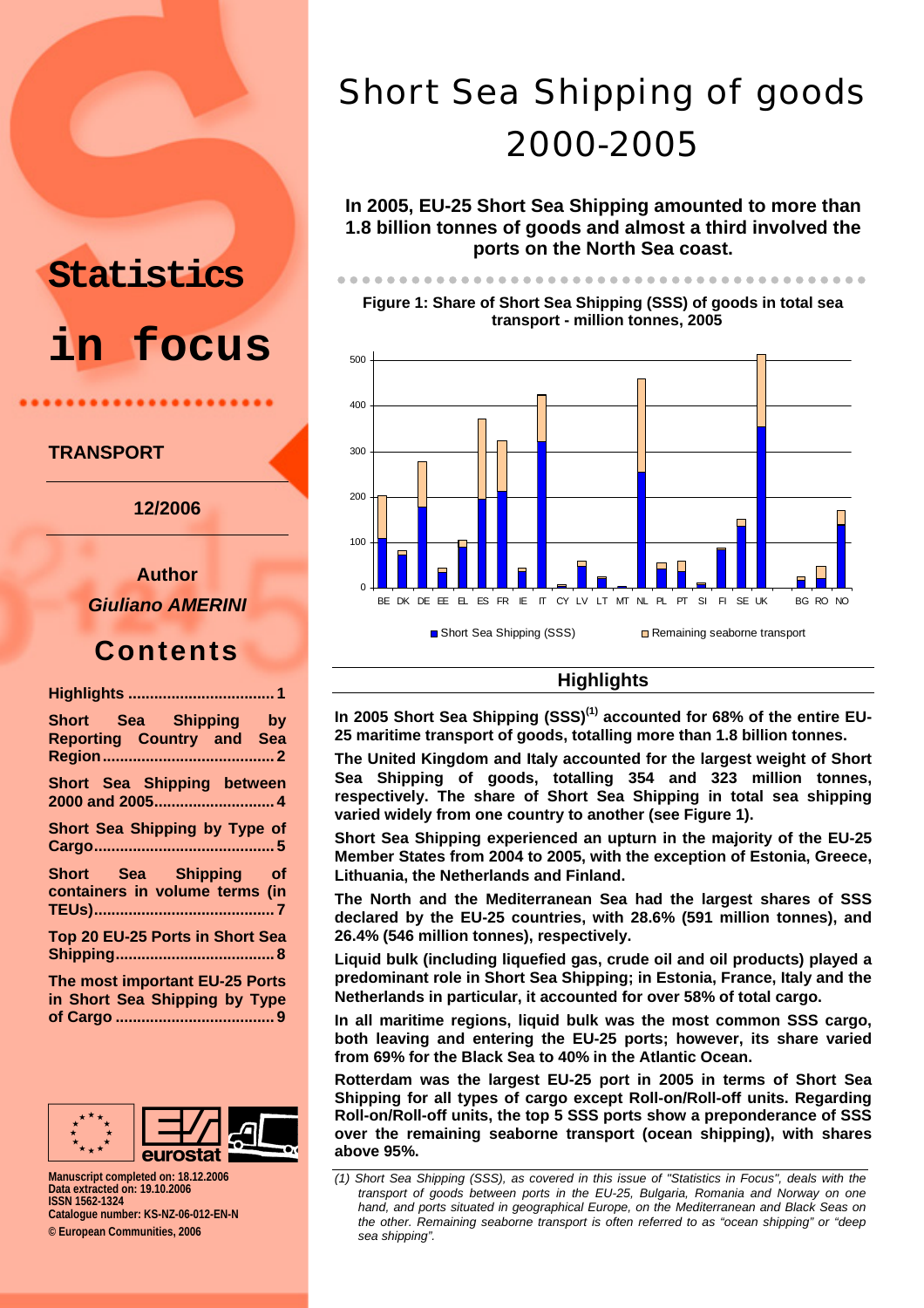### **Short Sea Shipping by Reporting Country and Sea Region**

For most of the countries (EU-25 countries, Bulgaria, Romania and Norway), the majority of sea shipping that took place in 2005 (see Figure 1) was Short Sea Shipping (SSS). The preponderance of SSS over the remaining seaborne transport (ocean shipping) was particularly pronounced in Finland (94%), Malta (92%), Sweden

(91%), Denmark (87%), Greece (85%) and Ireland (81%). The share of SSS was also significant in the three Baltic countries and in Poland, where it represented more than 77% of the total sea transport of goods. Indeed these countries reported some of the largest shares of national and international intra-EU-25 transport.

**Atlantic** ocean 14.3% Baltic sea 20.2% Black sea 5.5% Mediterranean sea 26.4% North sea 28.6% **Others** 4.9%

**Figure 2: EU-25 SSS of goods by sea region – weight of goods, 2005** 

In 2005, the Short Sea Shipping of the United Kingdom represented 354 million tonnes of cargo (see Table 1), accounting for 16% of the total SSS of the EU-25. It was followed by Italy, the Netherlands and France with shares of 14%, 11% and 10% respectively, the four countries together representing more than 50% of the EU-25 SSS.

**Table 1: SSS of goods by reporting country and sea region – million tonnes, 2005**

|              | <b>Atlantic</b><br>ocean | <b>Baltic</b><br>sea | <b>Black</b><br>sea | Mediter-<br>ranean<br>sea | <b>North</b><br>sea | Others <sup>(1)</sup> | Total  |
|--------------|--------------------------|----------------------|---------------------|---------------------------|---------------------|-----------------------|--------|
| BE           | 15.0                     | 21.7                 | 1.1                 | 23.9                      | 46.9                | 0.1                   | 108.6  |
| DK           | 3.4                      | 38.1                 | 0.1                 | 0.7                       | 29.9                | 0.5                   | 71.6   |
| DE           | 11.5                     | 84.6                 | 0.2                 | 15.7                      | 65.3                | 1.7                   | 178.7  |
| EE           | 2.3                      | 12.8                 | 0.0                 | 1.6                       | 16.3                | 1.9                   | 34.9   |
| EL           | 1.2                      | 0.6                  | 13.7                | 68.5                      | 3.2                 | 1.8                   | 89.0   |
| ES           | 40.7                     | 16.8                 | 16.7                | 94.1                      | 27.5                | 6.9                   | 196.2  |
| FR           | 45.4                     | 17.2                 | 17.0                | 53.0                      | 44.2                | 36.6                  | 213.4  |
| ΙE           | 18.9                     | 1.7                  | 0.1                 | 0.5                       | 16.0                | 0.1                   | 37.2   |
| IT.          | 5.3                      | 2.3                  | 56.6                | 220.3                     | 11.8                | 26.4                  | 322.8  |
| СY           | 0.1                      | 0.0                  | 0.6                 | 2.8                       | 0.3                 | 0.1                   | 3.9    |
| LV           | 7.2                      | 13.6                 | 0.1                 | 1.4                       | 22.3                | 1.6                   | 46.1   |
| LT           | 3.3                      | 5.0                  | 0.7                 | 1.4                       | 9.1                 | 1.1                   | 20.7   |
| МT           | 0.1                      | 0.0                  | 0.2                 | 2.7                       | 0.2                 | 0.0                   | 3.2    |
| <b>NL</b>    | 34.4                     | 74.4                 | 2.9                 | 44.3                      | 89.3                | 8.2                   | 253.5  |
| PL           | 4.4                      | 13.6                 | 0.4                 | 2.8                       | 17.7                | 3.4                   | 42.4   |
| PT.          | 14.4                     | 2.7                  | 1.7                 | 10.2                      | 8.2                 | 0.1                   | 37.3   |
| SI           | 0.0                      | 0.1                  | 0.8                 | 6.3                       | 0.0                 | 0.0                   | 7.3    |
| FI           | 4.2                      | 51.1                 | 0.1                 | 1.9                       | 25.9                | 0.1                   | 83.3   |
| <b>SE</b>    | 4.9                      | 85.7                 | 0.1                 | 2.0                       | 42.6                | 5.2                   | 137.2  |
| UK           | 120.0                    | 41.0                 | 1.4                 | 21.4                      | 185.7               | 5.2                   | 354.4  |
| <b>EU-25</b> | 294.6                    | 417.7                | 114.5               | 546.2                     | 591.2               | 101.1                 | 1847.2 |
| <b>EU-15</b> | 277.1                    | 397.7                | 111.8               | 533.3                     | 525.2               | 92.9                  | 1784.9 |
| BG           | 0.7                      | 0.0                  | 11.1                | 5.8                       | 0.1                 | 0.1                   | 17.9   |
| <b>RO</b>    | 0.6                      | 0.1                  | 7.9                 | 11.9                      | 0.2                 | 1.4                   | 22.1   |
| <b>NO</b>    | 14.0                     | 15.0                 | 0.1                 | 5.6                       | 98.0                | 6.9                   | 139.4  |
| Total-28     | 309.9                    | 432.8                | 133.4               | 569.5                     | 670.9               | 109.5                 | 1995.9 |

The amount of SSS between EU-25 ports and ports located in the North Sea amounted to 591 million tonnes (see Table 1), more than 28% of total SSS declared by the EU-25 (see Figure 2). The Mediterranean Sea followed close behind, with 546 million tonnes. If one considers the amount of SSS in the Baltic and in the North Sea, together, it accounted for half of the total SSS declared by the EU-25. The Black Sea accounted for only 5.5% of the EU-25's total SSS. For the sake of clarity, since EU-25 SSS is defined as transport of goods between EU-25 ports and ports located in geographical Europe, or on the Mediterranean and Black Seas, the 114 million tonnes of EU-25 SSS in the Black Sea do not include any intra-Black Sea transport<sup>(2)</sup>.

In 2005, Italy was the EU-25 country that reported the largest share of SSS in the Black Sea (57 million tonnes, i.e. 49% of total EU-25 SSS in the Black Sea). A considerable share of EU-25 Short Sea Shipping performed in the Mediterranean Sea (38%) – 220 million tonnes – was also reported by Italian ports. In the Atlantic Ocean and the North Sea, SSS largely came from or was destined for British ports (36% and 28%, respectively). EU-25 Short Sea Shipping in the Baltic Sea mainly involved four Member States: Germany, the Netherlands, Sweden and Finland, which accounted together for 61% of EU-25 SSS in the Baltic. Table 1 also shows that, with the exception of Estonia, Latvia, Lithuania and Poland, all countries carried out the highest share of their Short Sea Shipping with partner ports located on seas where these countries also have a coastline. Nearly half of the SSS to/from the three Baltic States was loaded or unloaded in ports located in the North Sea.

*(2) This changes if one considers SSS of EU-25 plus Bulgaria, Romania and Norway (see also "Total-28" in Table 1 or in Map 1)*

*(1) See methodological notes*

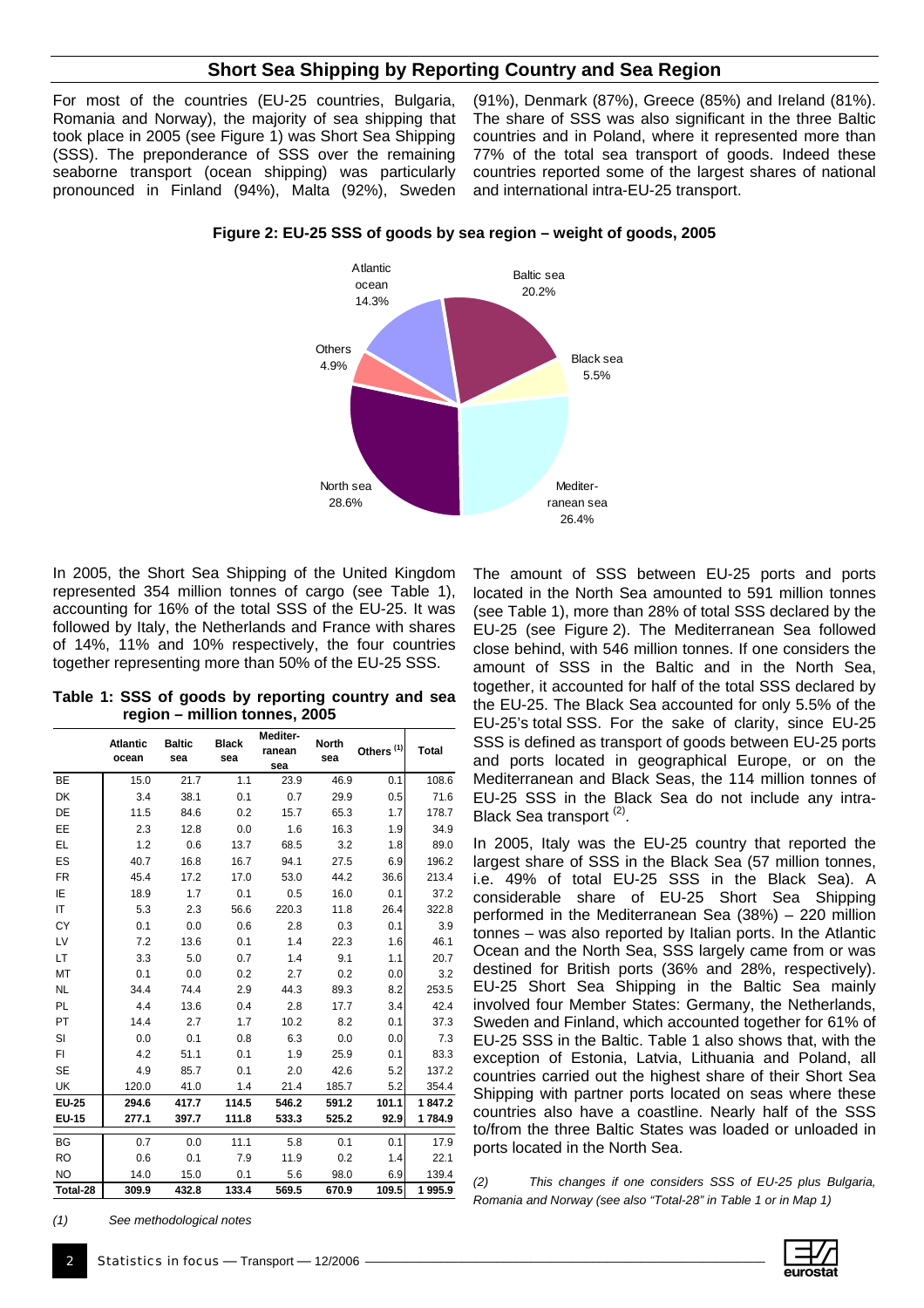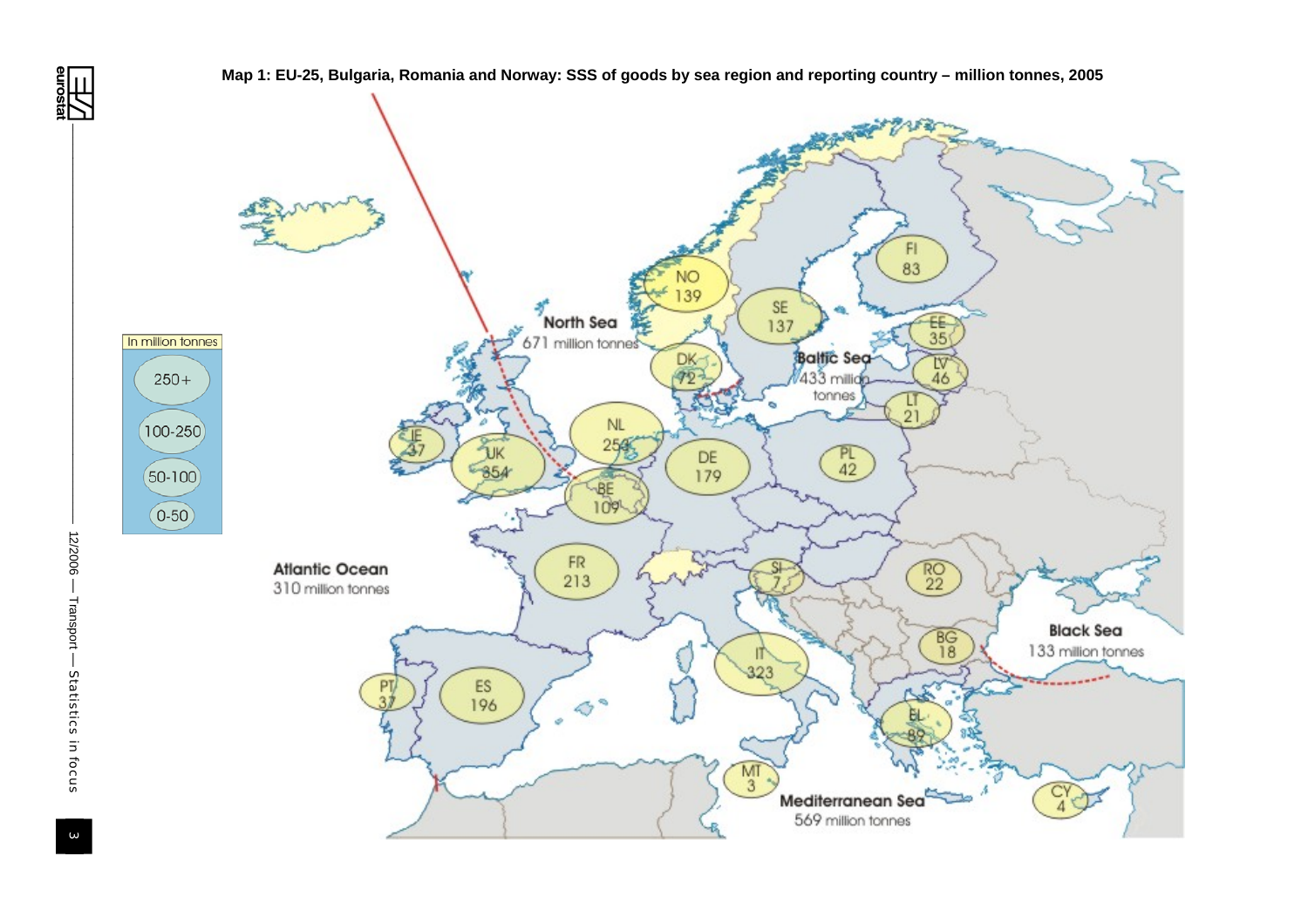## **Short Sea Shipping between 2000 and 2005**

|                        | 2000         | 2001         | 2002          | 2003          | 2004                 | 2005           |                 |               | (Total)                      | Annual rate of growth |
|------------------------|--------------|--------------|---------------|---------------|----------------------|----------------|-----------------|---------------|------------------------------|-----------------------|
|                        | <b>Total</b> | <b>Total</b> | <b>Total</b>  | <b>Total</b>  | <b>Total</b>         | <b>Inwards</b> | <b>Outwards</b> | <b>Total</b>  | Average<br>rate<br>2000-2005 | 2004-2005             |
| <b>BE</b>              | 93.7         | 92.6         | 92.0          | 94.8          | 97.2                 | 62.2           | 46.5            | 108.6         | 3.0%                         | 11.7%                 |
| DK                     | 59.4         | 61.6         | 62.2          | 65.6          | 69.2                 | 39.6           | 38.9            | 71.6          | 3.8%                         | 3.5%                  |
| DE                     | 156.2        | 158.2        | 154.7         | 160.3         | 173.7                | 116.3          | 64.8            | 178.7         | 2.7%                         | 2.9%                  |
| EE                     |              |              | 37.5          | 40.6          | 36.8                 | 4.0            | 30.9            | 34.9          |                              | $-5.0%$               |
| EL.                    | 86.1         | 75.4         | 84.5          | 97.6          | 93.3                 | 62.2           | 48.3            | 89.0          | 0.7%                         | $-4.6%$               |
| ES                     | 131.6        | 160.6        | 171.8         | 179.0         | 188.8                | 150.4          | 72.4            | 196.2         | 8.3%                         | 3.9%                  |
| <b>FR</b>              | 209.9        | 195.6        | 194.9         | 204.3         | 208.8                | 151.9          | 68.1            | 213.4         | 0.3%                         | 2.2%                  |
| IE                     | 27.0         | 28.7         | 32.1          | 33.3          | 34.7                 | 25.1           | 12.5            | 37.2          | 6.7%                         | 7.1%                  |
| IT.                    | 279.8        | 278.3        | 290.8         | 301.9         | 310.7                | 259.2          | 135.6           | 322.8         | 2.9%                         | 3.9%                  |
| $CY^{(1)}$             |              |              | 2.8           | 2.2           | 2.5                  | 3.6            | 0.4             | 3.9           |                              | 59.5%                 |
| LV                     |              |              |               |               | 42.6                 | 4.3            | 41.9            | 46.1          |                              | 8.4%                  |
| <b>LT</b>              |              | 17.2         | 19.4          | 24.0          | 21.7                 | 3.7            | 17.0            | 20.7          |                              | $-5.0%$               |
| MT                     |              |              |               | 3.2           | 2.8                  | 3.1            | 0.1             | 3.2           |                              | 16.3%                 |
| <b>NL</b>              | 218.0        | 218.0        | 226.3         | 226.6         | 253.7                | 188.7          | 64.8            | 253.5         | 3.1%                         | $-0.1%$               |
| PL <sup>(2)</sup>      |              |              |               |               | 20.0                 | 12.3           | 30.3            | 42.4          |                              | 112.4%                |
| PT                     | 31.3         | 31.4         | 31.5          | 32.4          | 34.7                 | 29.0           | 14.0            | 37.3          | 3.6%                         | 7.7%                  |
| SI                     |              | 5.4          | 5.6           | 6.4           | 6.9                  | 4.0            | 3.3             | 7.3           |                              | 6.9%                  |
| FI.                    | 70.5         | 78.5         | 79.8          | 84.6          | 88.6                 | 49.0           | 38.6            | 83.3          | 3.4%                         | $-6.0%$               |
| <b>SE</b>              | 118.2        | 111.1        | 113.5         | 118.4         | 124.7                | 77.7           | 67.9            | 137.2         | 3.0%                         | 10.0%                 |
| UK                     | 305.6        | 351.8        | 344.2         | 340.8         | 346.6                | 232.6          | 177.8           | 354.4         | 3.0%                         | 2.2%                  |
| $EU-25$                |              |              |               |               | 1 772.7              | 1479.0         | 974.2           | 1847.2        |                              | 4.2%                  |
| <b>EU-15</b>           | 1 505.5      | 1563.6       | 1 600.1       | 1650.6        | 1721.5               | 1 444.0        | 850.2           | 1784.9        | 3.5%                         | 3.7%                  |
|                        |              |              |               |               |                      |                |                 |               |                              |                       |
| BG                     |              | 15.0         | 15.6          | 15.0          | 16.7                 | 10.7           | 7.2             | 17.9          |                              | 7.1%                  |
| <b>RO</b><br><b>NO</b> |              |              | 13.5<br>127.0 | 14.1<br>122.2 | 18.7<br>134.0        | 9.4<br>53.6    | 12.7<br>96.8    | 22.1<br>139.4 |                              | 18.1%<br>4.0%         |
| Total-28               |              |              |               |               | $\overline{1}$ 914.9 | 1 552.7        | 1 090.9         | 1995.9        |                              | 4.2%                  |

| Table 2: SSS of goods by reporting country and direction - million tonnes |  |  |  |  |
|---------------------------------------------------------------------------|--|--|--|--|
|---------------------------------------------------------------------------|--|--|--|--|

*(1) See methodological notes* 

*(2) Poland did not provide detailed data on partner ports for the first semester 2004* 

The columns "total" in Table 2 exclude the double counting of declarations of transport that may occur at national and international intra-EU levels. These totals may therefore differ from the sum of inward and outward declarations (see methodological notes).

All countries for which data were available registered positive annual average growth in SSS during the period 2000-2005, ranging between +8.3% in Spain and +0.3% in France, the average rate for the EU-15 being +3.5%.

Short Sea Shipping in the EU-25 grew by 4.2% between 2004 and 2005.

Short Sea Shipping experienced an upturn in all old Member States belonging to the EU-15 from 2004 to 2005, with the exception of Finland with a decline of -6.0%, Greece (-4.6%), and the Netherlands (-0.1%). The highest growth between 2004 and 2005 was experienced by Belgium (+11.7) and Sweden (+10.0%).

The new Member States also registered an increase in the amount of SSS between 2004 and 2005, with the exception of Estonia and Lithuania (-5.0%).

In 2005, all EU-25 countries sent out (column "outwards") fewer goods than they received ("inwards") by SSS except Estonia, Latvia, Lithuania and Poland. This exception was also true for Romania and Norway. The weight of SSS goods unloaded in Dutch ports was three times higher than the weight of goods loaded.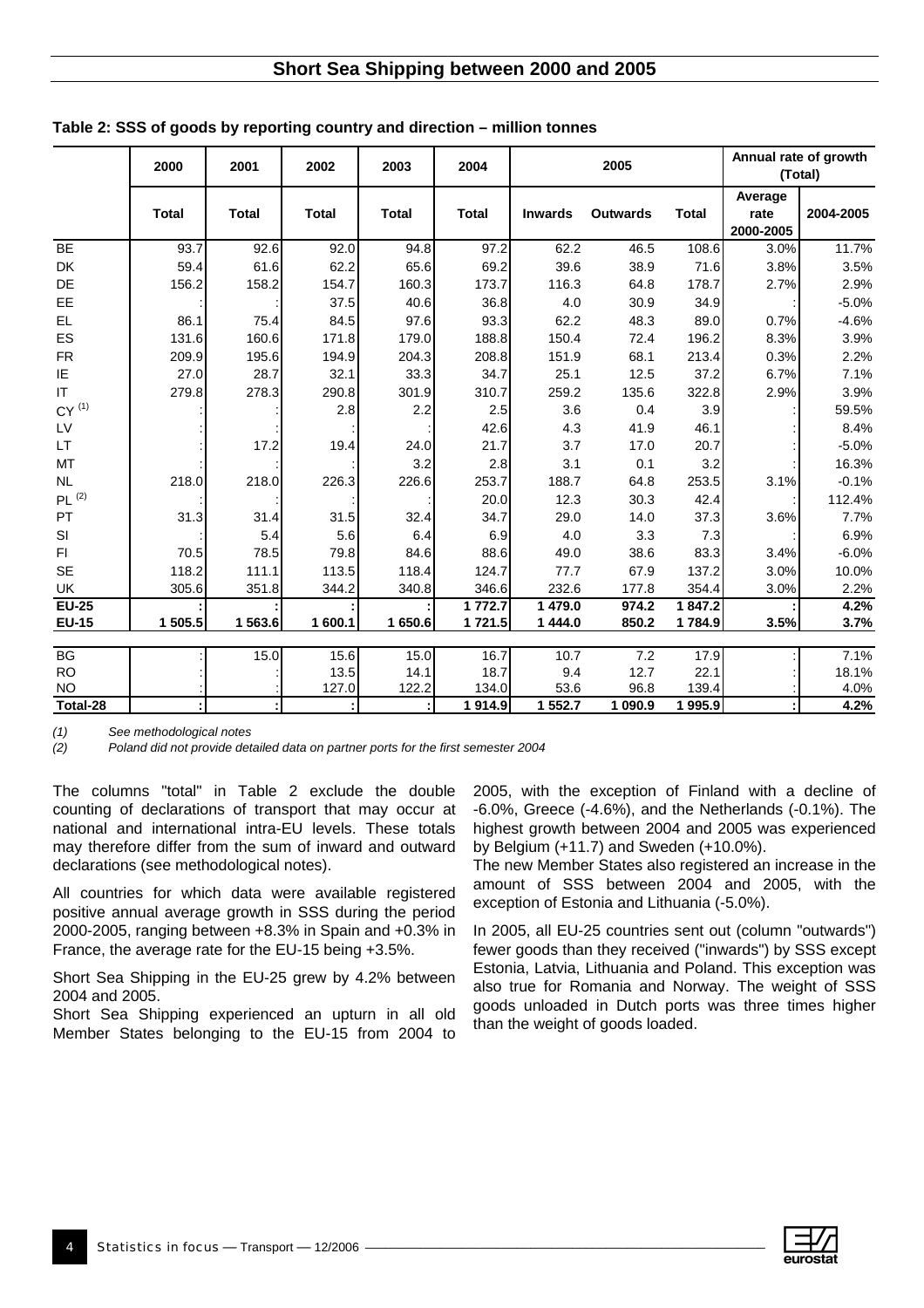## **Short Sea Shipping by Type of Cargo**



#### **Figure 3: EU-25 SSS of goods by type of cargo – weight of goods, 2005**

Liquid bulk played a predominant role in the total Short Sea Shipping to/from the EU-25. At 934 million tonnes (see Table 3), it accounted for 50.6% (see Figure 3) of total EU-25 SSS. With 353 million tonnes, dry bulk was the second most important type of cargo (19.1% of total EU-25 SSS), but it was considerably less than liquid bulk. Roll-on/roll-off units came next, at 12.4% of total EU-25 SSS, followed by containers, at 10.2%. These amounted to 230 and 189 million tonnes respectively (see Table 3).

Figure 4 shows the distribution of EU-25 Short Sea Shipping by type of cargo and sea region. Liquid bulk was the most transported type of cargo in all sea regions, and in particular the Black sea, where it represented 69%. Almost 85% of this concerned crude oil and oil products loaded in Black sea ports and unloaded in EU-25 ports. Although liquid bulk was also the most transported type of

cargo for the Atlantic Ocean and Baltic Sea, its share in total cargo (40% and 42% respectively) was not as high as in the other sea regions. Dry bulk was the second most important type of cargo throughout the EU-25's sea regions involved in SSS with the highest share in the Baltic (23%).

In the Atlantic Ocean, roll-on/roll-off units accounted for 19% of the volume of Short Sea Shipping of goods from/to the EU-25 ports. Together with the Baltic Sea, the Atlantic Ocean is the only sea region where roll-on/roll-off units represented more than 15% of the total SSS.

The Mediterranean is the only sea region where goods in containers represented more than 15% of the total weight of "short sea shipped" goods.



#### **Figure 4: EU-25 SSS of goods by type of cargo and sea region – weight of goods, 2005**

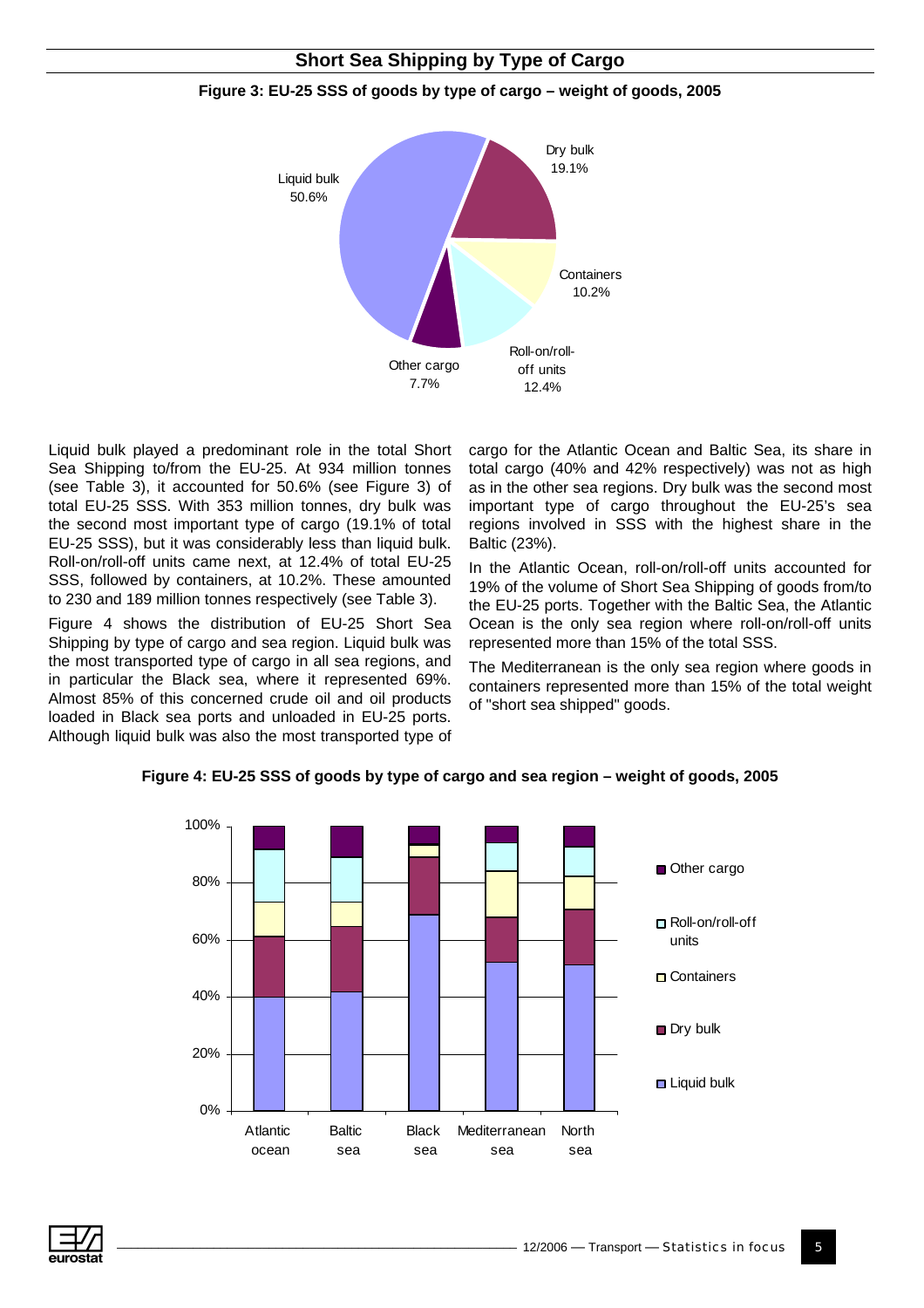|              | Liquid<br><b>Bulk</b> | Dry bulk | Contai-<br>ners | Ro-Ro<br>units <sup>(1)</sup> | Other<br>cargo | <b>Total</b> |
|--------------|-----------------------|----------|-----------------|-------------------------------|----------------|--------------|
| BE           | 33.5                  | 17.7     | 22.3            | 25.3                          | 9.8            | 108.6        |
| DK           | 26.8                  | 16.0     | 4.1             | 21.2                          | 3.6            | 71.6         |
| DE           | 62.7                  | 31.4     | 39.5            | 33.5                          | 11.7           | 178.7        |
| EE           | 20.5                  | 5.6      | 2.2             | 3.1                           | 3.5            | 34.9         |
| EL           | 33.8                  | 22.6     | 11.4            | 15.9                          | 5.3            | 89.0         |
| ES           | 82.5                  | 49.8     | 32.7            | 14.1                          | 17.1           | 196.2        |
| <b>FR</b>    | 139.6                 | 29.5     | 10.5            | 23.2                          | 10.6           | 213.4        |
| IE           | 12.8                  | 6.9      | 7.8             | 8.5                           | 1.2            | 37.2         |
| IT           | 189.6                 | 41.4     | 42.4            | 32.0                          | 17.3           | 322.8        |
| <b>CY</b>    | 2.0                   | 0.4      | 1.0             | 0.0                           | 0.5            | 3.9          |
| LV           | 16.4                  | 20.4     | 1.6             | 1.0                           | 6.6            | 46.1         |
| LT           | 10.3                  | 5.3      | 1.4             | 1.7                           | 2.1            | 20.7         |
| MT           | 1.7                   | 0.6      | 0.5             | 0.2                           | 0.2            | 3.2          |
| <b>NL</b>    | 152.4                 | 42.4     | 27.5            | 15.1                          | 16.0           | 253.5        |
| <b>PL</b>    | 8.9                   | 21.2     | 4.3             | 4.4                           | 3.5            | 42.4         |
| PT           | 17.8                  | 8.5      | 6.6             | 0.4                           | 4.0            | 37.3         |
| SI           | 2.0                   | 3.0      | 1.6             | 0.0                           | 0.8            | 7.3          |
| FI           | 25.0                  | 20.4     | 11.0            | 13.4                          | 13.5           | 83.3         |
| <b>SE</b>    | 49.1                  | 20.2     | 8.3             | 40.2                          | 19.3           | 137.2        |
| UK           | 162.0                 | 62.2     | 21.2            | 88.3                          | 20.7           | 354.4        |
| <b>EU-25</b> | 934.2                 | 352.7    | 188.8           | 229.9                         | 141.6          | 1847.2       |
| <b>EU-15</b> | 910.0                 | 328.7    | 187.2           | 228.7                         | 130.4          | 1784.9       |
| <b>BG</b>    | 8.2                   | 5.5      | 1.3             | 0.5                           | 2.3            | 17.9         |
| <b>RO</b>    | 9.5                   | 6.9      | 2.2             | 0.2                           | 3.3            | 22.1         |
| <b>NO</b>    | 75.6                  | 40.7     | 4.0             | 5.5                           | 13.8           | 139.4        |
| Total-28     | 1 019.5               | 392.6    | 192.6           | 233.9                         | 157.3          | 1995.9       |

**Table 3: SSS of goods by reporting country and type of cargo – million tonnes, 2005**

Table 3 shows that the United Kingdom was the EU-25 Member State with by far the largest SSS of goods in Ro-Ro units (88.3 million tonnes), the second and the third ones being Sweden and Germany with 40.2 and 33.5 million tonnes respectively. The United Kingdom led also the ranking for dry bulk (62.2 million tonnes). With regard to liquid bulk and goods in containers, Italy accounted for the largest weight, totaling 189.6 and 42.4 million tonnes, respectively.

For all the countries except Latvia, Poland and Slovenia, liquid bulk is the most transported type of cargo in SSS (see figure Figure 5). The share reaches 65% for France and is over 50% for Estonia, Italy, Cyprus, Malta, the Netherlands, and Norway.

For Latvia, Poland and Slovenia, dry bulk is the most "short sea shipped" type of cargo, with shares of 44%, 50% and 41% respectively.

*(1) Ro-Ro: roll-on/roll-off*



**Figure 5: SSS of goods by reporting country and type of cargo – weight of goods, 2005** 

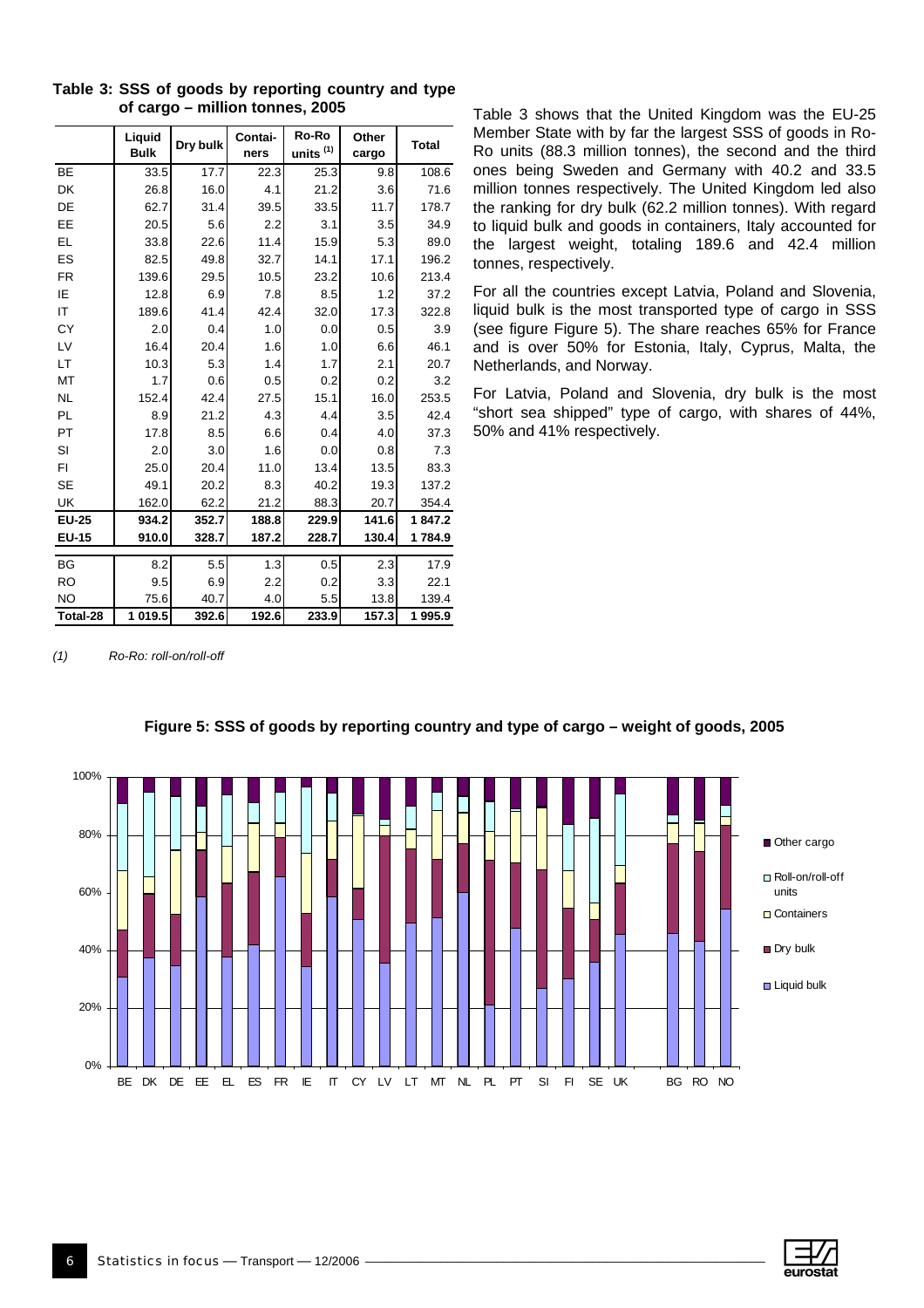## **Short Sea Shipping of containers in volume terms (in TEUs)**

The total volume of SSS of containers declared by EU-25 main ports amounted to 22.2 million TEUs in 2005. With 4.7 million TEUs in 2005, Germany led the EU-25 Member States with regard to SSS of containers in volume terms, closely followed by Italy (4.4 million TEUs). The United Kingdom reported the highest volume of empty containers at 1.0 million TEUs.

All the countries for which data were available registered a positive annual average growth in SSS of containers, expressed in volume terms, during the period 2000-2005, with the exception of Greece (-0.8%), the average for EU-15 being +8.5%.

The EU-25 registered a growth of +7.2% between 2004 and 2005. Only Cyprus, Malta, the United Kingdom, Greece, and Italy experienced a drop in the SSS of containers between 2004 and 2005, with the biggest decline reported by Cyprus (-45.2%). Latvia (+70.0%) and Slovenia (+32.7%) showed the most important increases between 2004 and 2005. In Belgium, Denmark, Germany, France, Ireland, the Netherlands, Poland, Portugal, Slovenia, Finland, Romania and Norway the SSS of empty containers increased faster than the SSS of total containers between 2004 and 2005.

It should be mentioned that data provided by Belgium on the number of containers were under-estimated up to and including the 2nd quarter 2004. As a consequence the growth rates for Belgium shown in table 4 are overestimated.

It can also be noted that from 2004 to 2005 the number of containers in SSS reported by the ports of Latvia and Bulgaria went up, while the number of empty containers handled dropped. In contrast Italy shows an increase of the empty containers between 2004 and 2005, while the total number of containers decreased.

|                   | 2000                 |                   | 2003         |                   | 2004       |                   | 2005         |                   | Annual rate of growth     |                   |              |                   |
|-------------------|----------------------|-------------------|--------------|-------------------|------------|-------------------|--------------|-------------------|---------------------------|-------------------|--------------|-------------------|
|                   |                      |                   |              |                   |            |                   |              |                   | Average rate<br>2000-2005 |                   | 2004-2005    |                   |
|                   | <b>Total</b>         | of which<br>empty | <b>Total</b> | of which<br>empty | Total      | of which<br>empty | <b>Total</b> | of which<br>empty | <b>Total</b>              | of which<br>empty | <b>Total</b> | of which<br>empty |
| <b>BE</b>         | 896.9                | 101.7             | 1 457.7      | 83.0              | 1940.0     | 211.9             | 2 2 8 3 . 1  | 402.9             | 20.5%                     | 31.7%             | 17.7%        | 90.1%             |
| DK                | 427.4                | 121.0             | 452.2        | 103.3             | 470.1      | 100.7             | 543.5        | 122.3             | 4.9%                      | 0.2%              | 15.6%        | 21.4%             |
| DE                | 2629.7               | 529.7             | 3 661.3      | 768.2             | 4 2 3 5.6  | 845.1             | 4 685.7      | 943.2             | 12.2%                     | 12.2%             | 10.6%        | 11.6%             |
| EE                |                      |                   | 131.2        | 28.1              | 159.6      | 33.0              | 189.6        | 39.1              |                           |                   | 18.8%        | 18.5%             |
| EL                | 1 200.5              | 283.8             | 1 342.8      | 199.0             | 1 2 9 1 .6 | 193.5             | 1 1 5 2 . 3  | 180.2             | $-0.8%$                   | $-8.7%$           | $-10.8%$     | $-6.9%$           |
| ES                | 2 3 0 7 .3           | 611.4             | 3 460.0      | 829.7             | 3 1 68.1   | 750.8             | 3645.3       | 795.5             | 9.6%                      | 5.4%              | 15.1%        | 5.9%              |
| <b>FR</b>         | 820.1                | 268.6             | 1 0 9 5.7    | 323.4             | 1 2 68.7   | 339.0             | 1 272.0      | 348.2             | 9.2%                      | 5.3%              | 0.3%         | 2.7%              |
| ΙE                | 568.5                | 93.4              | 869.2        | 185.8             | 922.0      | 192.1             | 989.1        | 208.3             | 11.7%                     | 17.4%             | 7.3%         | 8.4%              |
| IT.               | 3 0 26.2             | 470.7             | 4 2 4 4 .4   | 731.9             | 4 3 9 2.3  | 626.9             | 4 3 6 1 . 4  | 765.2             | 7.6%                      | 10.2%             | $-0.7%$      | 22.1%             |
| CY                |                      |                   | 153.6        | 52.0              | 232.8      | 105.8             | 127.5        | 31.0              |                           |                   | $-45.2%$     | $-70.6%$          |
| LV                |                      |                   |              |                   | 91.1       | 1.0               | 154.9        | 0.1               |                           |                   | 70.0%        | $-92.4%$          |
| LT.               |                      |                   |              |                   | 173.6      | 55.5              | 213.9        | 64.3              |                           |                   | 23.2%        | 16.0%             |
| MT                |                      |                   | 90.8         | 32.4              | 88.4       | 25.9              | 65.5         | 14.4              |                           |                   | $-25.9%$     | $-44.5%$          |
| <b>NL</b>         | 2 3 2 7 .2           | 418.7             | 2 634.0      | 550.3             | 3 0 25.8   | 640.3             | 3527.3       | 833.6             | 8.7%                      | 14.8%             | 16.6%        | 30.2%             |
| PL <sup>(2)</sup> |                      |                   |              |                   | 213.1      | 36.0              | 491.8        | 99.6              | ÷                         |                   | 130.8%       | 176.7%            |
| PT                | 558.0                | 135.0             | 662.9        | 165.9             | 684.5      | 170.1             | 697.0        | 177.0             | 4.5%                      | 5.6%              | 1.8%         | 4.1%              |
| SI                |                      |                   | 189.8        | 0.0               | 134.9      | 15.3              | 179.1        | 27.4              |                           |                   | 32.7%        | 79.2%             |
| FI.               | 878.8                | 192.0             | 1 1 1 5 . 2  | 198.5             | 1 278.7    | 225.6             | 1 2 9 7 . 1  | 270.6             | 8.1%                      | 7.1%              | 1.4%         | 19.9%             |
| <b>SE</b>         | 626.6                | 141.5             | 780.5        | 176.9             | 869.5      | 210.3             | 962.1        | 221.7             | 9.0%                      | 9.4%              | 10.7%        | 5.5%              |
| UK                | 2 9 7 2.1            | 735.4             | 3 3 3 4 . 3  | 1 0 64.8          | 3 407.8    | 1 101.6           | 3 0 26.9     | 985.0             | 0.4%                      | 6.0%              | $-11.2%$     | $-10.6%$          |
| <b>EU-25</b>      | $\ddot{\phantom{a}}$ |                   |              |                   | 20 707.0   | 4 259.4           | 22 199.6     | 4872.1            | ÷                         |                   | 7.2%         | 14.4%             |
| <b>EU-15</b>      | 14 4 61.1            | 3 0 34.8          | 19 137.5     | 4 048.4           | 20 297.1   | 4 121.9           | 21 788.9     | 4 777.6           | 8.5%                      | 9.5%              | 7.3%         | 15.9%             |
| <b>BG</b>         |                      |                   | 166.7        | 47.9              | 153.4      | 41.9              | 156.9        | 41.8              |                           |                   | 2.3%         | $-0.2%$           |
| <b>RO</b>         |                      |                   |              |                   | 146.3      | 18.0              | 212.3        | 43.6              |                           |                   | 45.1%        | 141.6%            |
| NO.               |                      |                   | 488.2        | 135.3             | 501.7      | 143.1             | 508.5        | 145.7             |                           |                   | 1.3%         | 1.9%              |
| Total-28          |                      |                   |              |                   | 21 081.6   | 4 3 2 0.1         | 22 831.0     | 5 003.2           |                           |                   | 7.7%         | 16.1%             |

**Table 4: SSS of containers by reporting country – 1000 TEUs (1)**

*(1) TEU = Twenty-foot Equivalent Unit (unit of volume equivalent to a 20 foot ISO container) (2) Poland did not provide detailed data on partner ports for the first semester 2004 (see methodological notes)* 

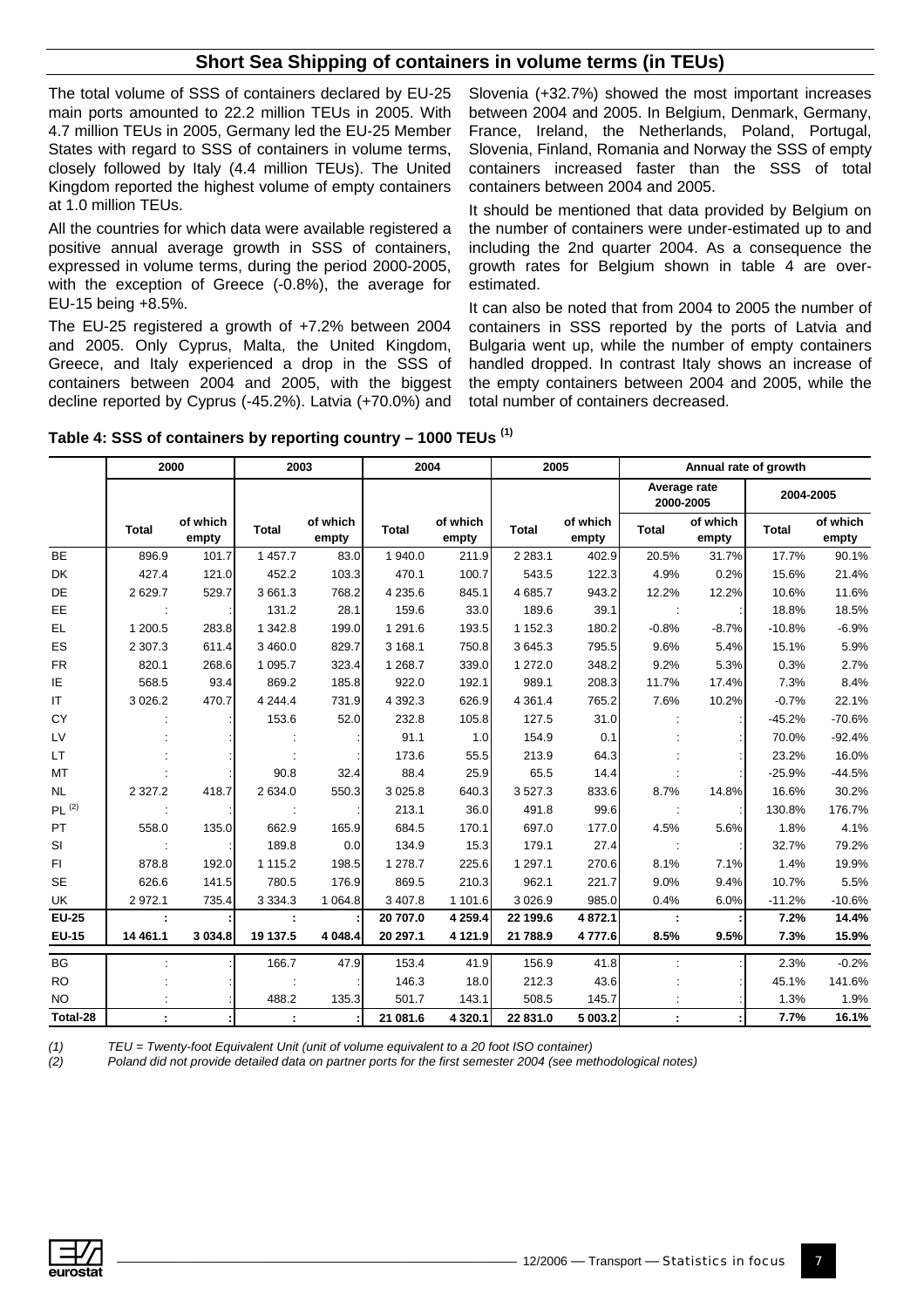## **Top 20 EU-25 Ports in Short Sea Shipping**

Table 5 shows that of all EU-25 ports, Rotterdam handled the highest weight of goods: it accounted alone for almost 8% of the total SSS of the EU-25 ports, whereas the top 20 ports all together accounted for almost 37% of the total. This total is in this case simply the sum of inwards and outwards declarations of individual ports. The weight of SSS goods handled by Rotterdam remains comparable to 2004, with a decrease of about 1%.

The second largest port in terms of SSS was Antwerpen, however handling considerably less: only one third of Rotterdam's weight. With a growth of 9.2%, this port overtook Marseille compared to 2004. Antwerpen reported

**Table 5: EU-25 Top 20 SSS ports – million tonnes, 2005** 

| Rank           | Ports                    | Total<br>SSS | Growth<br>2004 - 2005 EU-25 SSS | Share of | Remaining<br>seaborne<br>transport |
|----------------|--------------------------|--------------|---------------------------------|----------|------------------------------------|
| $\mathbf{1}$   | Rotterdam (NL)           | 185.9        | $-1.1%$                         | 7.8%     | 159.9                              |
| $\mathbf{2}$   | Antwerpen (BE)           | 66.4         | 9.2%                            | 2.8%     | 79.4                               |
| 3              | Marseille (FR)           | 60.9         | $-1.3%$                         | 2.5%     | 32.5                               |
| 4              | Le Havre (FR)            | 48.9         | 5.9%                            | 2.0%     | 21.9                               |
| 5              | Hamburg (DE)             | 48.5         | 9.8%                            | 2.0%     | 59.7                               |
| 6              | London (UK)              | 42.6         | $-0.2%$                         | 1.7%     | 11.2                               |
| $\overline{7}$ | Immingham (UK)           | 40.5         | 3.7%                            | 1.7%     | 20.2                               |
| 8              | Trieste (IT)             | 39.6         | 2.9%                            | 1.6%     | 3.8                                |
| 9              | Wilhelmshaven (DE)       | 39.0         | $-0.8%$                         | 1.6%     | 7.0                                |
| 10             | Tees & Hartlepool (UK)   | 38.0         | $-0.5%$                         | 1.6%     | 17.8                               |
| 11             | Göteborg (SE)            | 33.7         | 0.9%                            | 1.4%     | 2.8                                |
| 12             | Genova (IT)              | 31.3         | $-3.9%$                         | 1.3%     | 11.3                               |
| 13             | Forth (UK)               | 31.3         | $-5.0%$                         | 1.3%     | 2.9                                |
| 14             | Augusta (IT)             | 30.8         | 3.9%                            | 1.3%     | 2.2                                |
| 15             | Tallinn (EE)             | 29.1         | $-2.6%$                         | 1.2%     | 9.8                                |
| 16             | Milford Haven (UK)       | 26.6         | $-1.3%$                         | 1.1%     | 11.0                               |
| 17             | Venezia (IT)             | 26.3         | 6.8%                            | 1.1%     | 4.2                                |
| 18             | Amsterdam (NL)           | 25.8         | $-4.7%$                         | 1.1%     | 21.3                               |
| 19             | Gioia Tauro (IT)         | 25.0         | 4.7%                            | 1.0%     | 4.6                                |
| 20             | Dunkerque (FR)           | 24.7         | 4.2%                            | 1.0%     | 23.8                               |
|                | Total top 20             | 894.8        | 1.3%                            | 36.5%    | 507.4                              |
|                | <b>Total EU-25 ports</b> | 2451.7       | 4.3%                            | 100%     | 1072.3                             |

a weight of SSS goods handled close to that reported by Marseille; however, its ocean shipping (79 million tonnes) is much higher than Marseille (32 million tonnes). Indeed, Antwerpen has the second lowest share (46%) of SSS in total seaborne transport of goods of the Top 20 SSS ports after Hamburg (45%) – see Figure 6.

The weight of SSS goods handled by 10 of the top 20 ports has decreased from 2004 to 2005, ranging between -5.0% for Forth and -0.2% for London. The highest growth rates were in Hamburg (+9.8%) and Antwerpen (+9.2%), followed by Venezia (+6.8%) and Le Havre (+5.9%).



**Figure 6: SSS in total maritime transport for EU-25 top 20 SSS ports, 2005**

■ SSS ■ Remaining seaborne transport

Five UK ports appear in the top-20 SSS port list in 2005. Except for Immingham, all these ports registered a decrease in SSS of goods between 2004 and 2005.

Figure 6 presents the shares of SSS in total maritime transport of goods for the top 20 ports. Except for Antwerpen and Hamburg, all top-20 ports had shares of SSS in total seaborne transport of goods above 50%.

The ports of Augusta, Goteborg, Forth and Trieste show a notable prevalence of SSS over ocean shipping, with shares of SSS in total seaborne transport of goods above 90%. Venezia, Wilhelmshaven and Gioia Tauro should also be mentioned in this context, having shares of SSS in total sea shipping of about 85%.

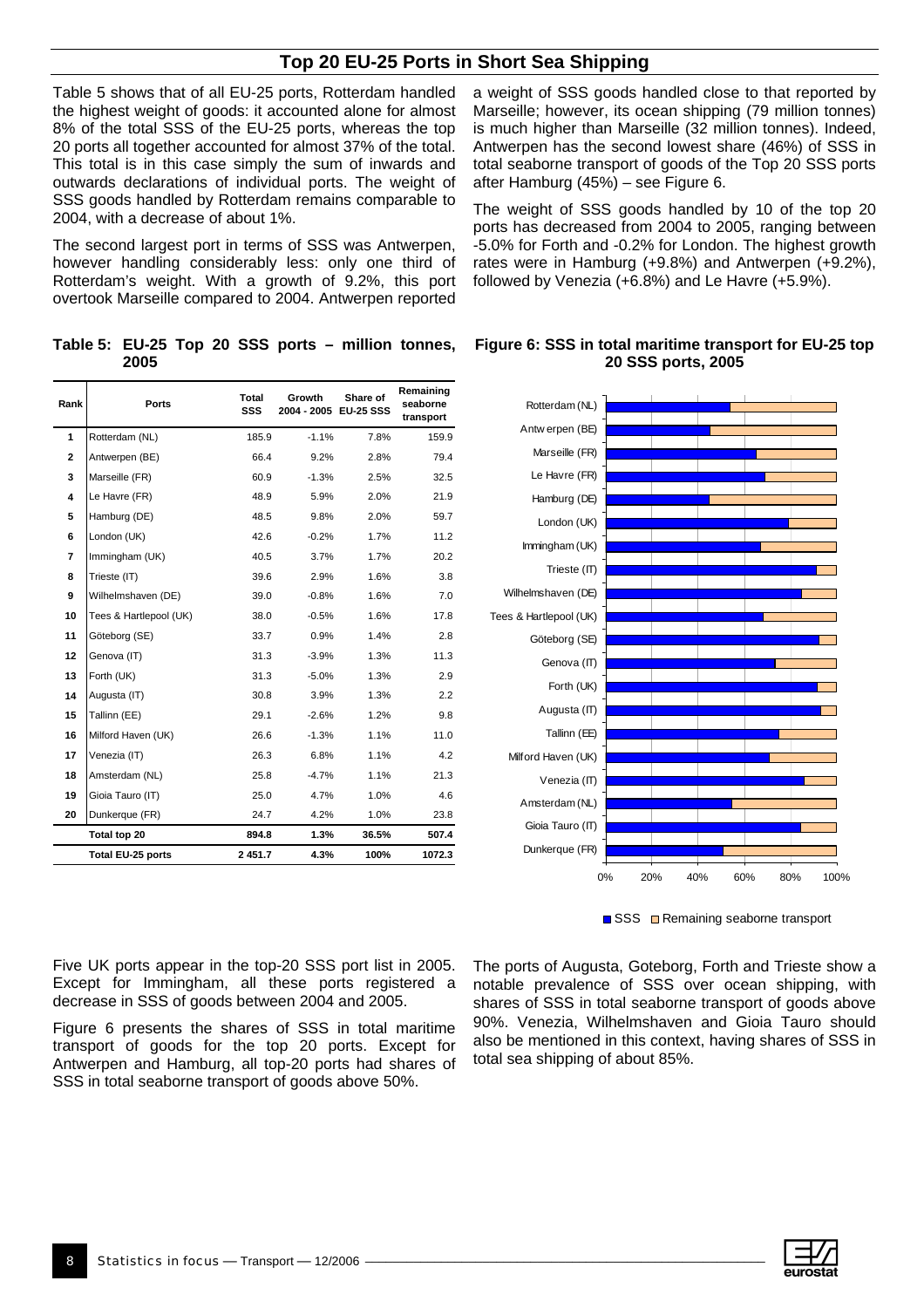#### **Table 6: Liquid bulk : EU-25 Top 5 SSS ports - million tonnes, 2005**

| Rank         | Ports              | Total<br>SSS | Growth<br>2004 - 2005 | Share of<br><b>EU-25 SSS</b> | Remaining<br>seaborne<br>transport |
|--------------|--------------------|--------------|-----------------------|------------------------------|------------------------------------|
| 1            | Rotterdam (NL)     | 129.6        | $-3.2%$               | 11.2%                        | 38.3                               |
| $\mathbf{2}$ | Marseille (FR)     | 50.9         | $-1.9%$               | 4.4%                         | 14.8                               |
| 3            | Le Havre (FR)      | 38.8         | 6.6%                  | 3.4%                         | 8.0                                |
| 4            | Wilhelmshaven (DE) | 37.8         | 0.0%                  | 3.3%                         | 5.8                                |
| 5            | Trieste (IT)       | 33.9         | 0.9%                  | 2.9%                         | 1.9                                |
|              | Total top 5        | 291.0        | $-0.9%$               | 25.1%                        | 68.8                               |
|              | Total EU-25 ports  | 1 157.9      | 2.8%                  | 100.0%                       | 277.7                              |

Rotterdam is the top EU-25 port in SSS of liquid bulk. It accounted alone for 11.2% of the total SSS of liquid bulk declared by EU-25 ports.

The second largest port, handling considerably less, was Marseille, followed by Le Havre, Wilhemshaven and Trieste. SSS accounted for the lion's share of the total liquid bulk handled by these ports. In particular, nearly

**Table 7: Dry bulk : EU-25 Top 5 SSS ports - million tonnes, 2005** 

| Rank           | <b>Ports</b>      | Total<br>SSS | Growth<br>2004 - 2005 | Share of<br><b>EU-25 SSS</b> | Remaining<br>seaborne<br>transport |
|----------------|-------------------|--------------|-----------------------|------------------------------|------------------------------------|
| 1              | Rotterdam (NL)    | 14.0         | 1.0%                  | 3.1%                         | 73.7                               |
| $\overline{2}$ | Amsterdam (NL)    | 13.8         | 2.3%                  | 3.0%                         | 11.3                               |
| 3              | Riga (LV)         | 13.4         | 45.3%                 | 2.9%                         | 1.5                                |
| 4              | London (UK)       | 12.1         | $-2.3%$               | 2.6%                         | 2.9                                |
| 5              | Hamburg (DE)      | 11.2         | 20.7%                 | 2.5%                         | 15.8                               |
|                | Total top 5       | 64.5         | 10.8%                 | 14.1%                        | 105.3                              |
|                | Total EU-25 ports | 456.6        | 9.5%                  | 100.0%                       | 432.1                              |

Rotterdam is also the most important EU-25 port for SSS of dry bulk. It was closely followed by Amsterdam, Riga, London and Hamburg. In Riga, 90% of dry bulk was related to SSS. In contrast, in Rotterdam, only 16% of dry bulk was "short sea shipped". Riga registered in 2005

**Table 8: Containers : EU-25 Top 5 SSS ports - million tonnes, 2005** 

| Rank         | <b>Ports</b>              | Total<br>SSS | Growth<br>2004 - 2005 EU-25 SSS | Share of | Remaining<br>seaborne<br>transport |
|--------------|---------------------------|--------------|---------------------------------|----------|------------------------------------|
| 1            | Rotterdam (NL)            | 26.8         | 11.8%                           | 9.7%     | 44.2                               |
| $\mathbf{2}$ | Hamburg (DE)              | 24.9         | 10.4%                           | 9.0%     | 40.5                               |
| 3            | Gioia Tauro (IT)          | 24.6         | 3.7%                            | 8.9%     | 4.5                                |
| 4            | Antwerpen (BE)            | 20.3         | 6.2%                            | 7.4%     | 39.2                               |
| 5            | Bremen & Bremerhaven (DE) | 13.0         | 6.8%                            | 4.7%     | 16.8                               |
|              | Total top 5               | 109.6        | 7.9%                            | 39.7%    | 145.3                              |
|              | Total EU-25 ports         | 276.2        | 3.5%                            | 100.0%   | 290.1                              |

When looking at SSS of goods in containers, the largest port was again Rotterdam. It accounted for almost 10% of the total SSS of goods in containers declared by EU-25 ports. It was followed by Hamburg (9.0%), Gioia Tauro (8.9%), Antwerp (7.4%), and Bremen & Bremerhaven (4.7%). These five ports together handled almost 40% of the goods in containers "short sea shipped" in the EU-25.



**Figure 7: Share of SSS in total liquid bulk handling -** 

95% of the liquid bulk handled in Trieste was related to SSS. Of the five ports, Rotterdam had the highest share (23%) of "ocean shipped" liquid bulk.

**Figure 8: Share of SSS in total dry bulk handling million tonnes, 2005** 



growth of about 45% in the short sea shipping of dry bulk cargo, especially due to an increase of transport of coal to British and Dutch ports.





Gioia Tauro is specialized in SSS of containers (only 16% of containers handled were "ocean shipped"). In contrast, in the other four ports the share of ocean shipping was never below 56% of total container handling.

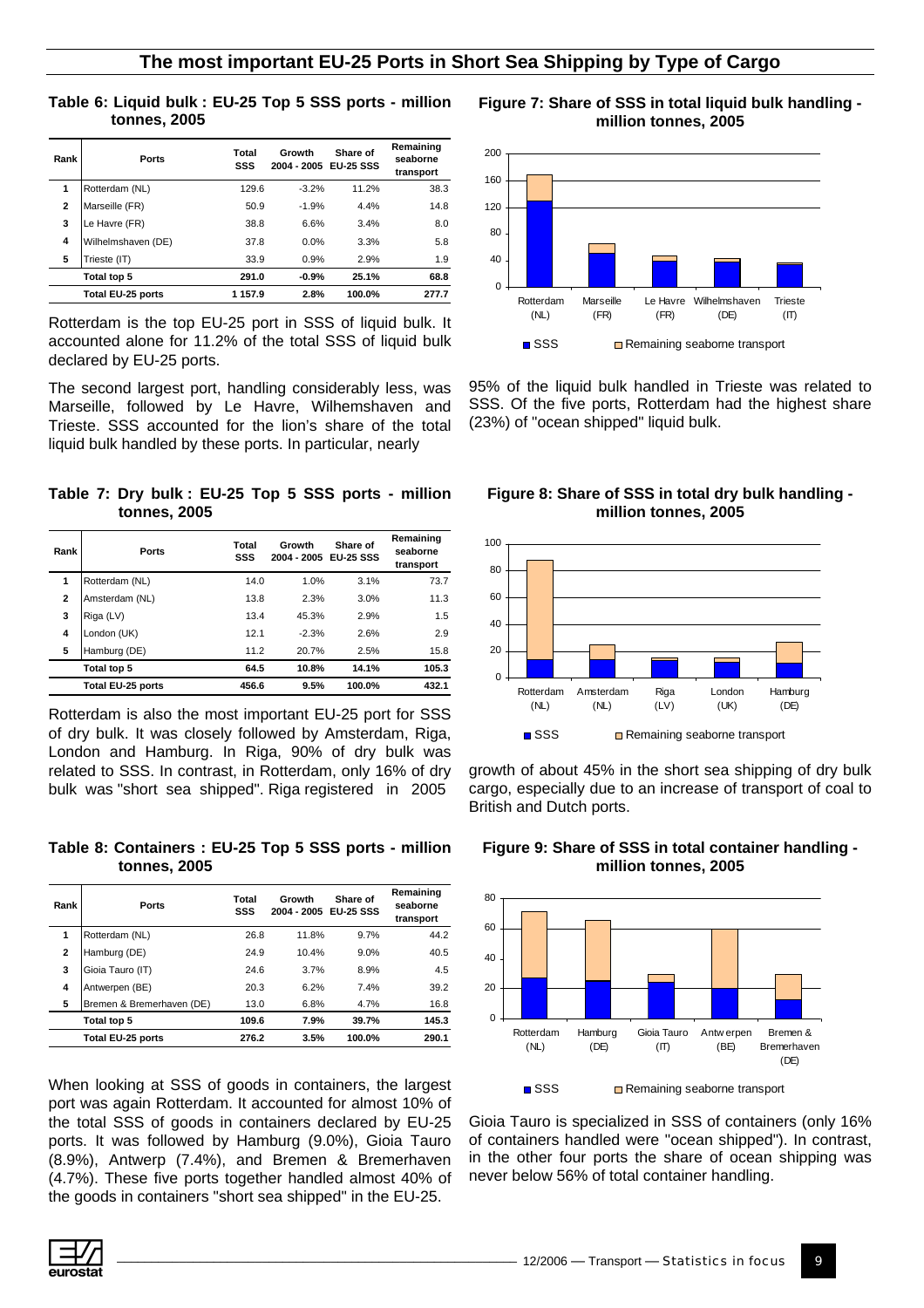#### **Table 9: Roll-on/roll-off units: EU-25 Top 5 SSS ports million tonnes, 2005**

| Figure 10: Share of SSS in total Ro-Ro unit handling - |  |
|--------------------------------------------------------|--|
| million tonnes, 2005                                   |  |

| Rank           | Ports             | Total<br>SSS | Growth<br>2004 - 2005 | Share of<br><b>EU-25 SSS</b> | Remaining<br>seaborne<br>transport |
|----------------|-------------------|--------------|-----------------------|------------------------------|------------------------------------|
| 1              | Dover (UK)        | 20.7         | 2.5%                  | 5.3%                         | 0.0                                |
| $\overline{2}$ | Calais (FR)       | 16.5         | 3.5%                  | 4.3%                         | 0.0                                |
| 3              | Lübeck (DE)       | 15.7         | $-1.7%$               | 4.1%                         | 0.0                                |
| 4              | Zeebrugge (BE)    | 15.3         | 5.3%                  | 3.9%                         | 0.7                                |
| 5              | Immingham (UK)    | 14.3         | 25.2%                 | 3.7%                         | 0.0                                |
|                | Total top 5       | 80.8         | 3.6%                  | 20.9%                        | 0.8                                |
|                | Total EU-25 ports | 386.9        | 4.5%                  | 100.0%                       | 13.5                               |

Dover handled the largest weight of goods (20.7 million tonnes) "short sea shipped" on Ro-Ro units. It was followed by Calais, Lübeck, Zeebrugge and Immingham. The five top-ranked ports are highly specialized in SSS of Ro-Ro units. Only 4.7% of the Ro-Ro cargo handled in Zeebrugge was not "short sea shipped".



#### ¾ **ESSENTIAL INFORMATION – METHODOLOGICAL NOTES**  zzzzzzzzzzzzzzzzzzzzzzzzzzzzzzzzzzzzzzzzzzzzzzzzzzzzzzzzzzzzzzz

The content of this "Statistics in Focus" is based on data collected within the framework of the EU maritime Directive ("Council Directive 95/64(EC) of 8.12.1995 on the statistical returns in respect of carriage of goods and passengers by sea" - OJ L320 of 30.12.1995, page 25).

The results shown are calculated on the basis of dataset A1 (C1 for containers): this means that data refer, in principle, only to main ports (ports handling more than 1 million tonnes of goods annually).

**Short Sea Shipping (SSS)**, as covered in this issue of "Statistics in Focus", deals with the transport of goods between ports in the EU-25, Bulgaria, Romania and Norway on one hand, and ports situated in geographical Europe, on the Mediterranean and Black Seas on the other, i.e. ports in EU countries (Belgium, Cyprus, Denmark, Estonia, Finland, France, Germany, Greece, Ireland, Italy, Latvia, Lithuania, Malta, the Netherlands, Poland, Portugal, Slovenia, Spain, Sweden and the United Kingdom), EEA countries (Iceland and Norway), Baltic Sea countries (Russia), Mediterranean countries (Albania, Algeria, Bosnia-Herzegovina, Croatia, Egypt, Israel, Lebanon, Libya, Montenegro, Morocco, Syria, Tunisia and Turkey) and Black Sea countries (Bulgaria, Georgia, Moldova, Romania, Russia, Turkey and Ukraine).

The following **sea regions** have been taken into account: Baltic Sea, North Sea, Atlantic Ocean (including the English Channel and the Irish Sea), Mediterranean Sea and Black Sea. Morocco - West Africa, Egypt - Red Sea, and Israel - Red Sea are not covered in this report.

#### **Baltic Sea:**

- Danish ports on and south of the Helsingborg Korsør Nyborg - Kolding line (excluding Helsingor).
- All ports of Finland, Estonia, Latvia, Lithuania and Poland as well as German and Russian ports on the Baltic Sea.
- The Swedish ports on the Baltic Sea from Helsingborg (excluded).

#### **North Sea:**

- All ports of Norway, the Netherlands and Belgium as well as the ports of Germany on the North Sea.
- Swedish ports on the North Sea from Helsingborg (included).
- The Danish ports above the Helsingborg Korsor Nyborg Kolding line and North Denmark (including Helsingor). Faeroe Islands.
- Ports on the east coast of the United Kingdom from Ramsgate (included) to Cape Wrath in Scotland, the Shetland Islands and Orkney Islands.

#### **Atlantic Ocean:**

- Ports of the United Kingdom on the Channel (from Ramsgate excluded) and ports of the United Kingdom on the West Coast to Cape Wrath in Scotland.
- All ports of Ireland, Portugal (including Açores and Madeira) and Iceland
- French ports on the Atlantic Ocean and on the Channel.
- Spain ports on the Atlantic Ocean to Tarifa (included), Canary Islands are included.

#### **Mediterranean Sea:**

- Spanish ports on the Mediterranean Sea from Tarifa (excluded).
- French ports on the Mediterranean Sea.
- All ports of Malta, Italy, Slovenia, Croatia, Bosnia-Herzegovina, Montenegro, Albania, Greece, Cyprus, Syria, Lebanon, Libya, Tunisia, Algeria and Gibraltar.
- Ports of Morocco, Egypt and Israel on the Mediterranean Sea.
- Ports of Turkey on the Mediterranean Sea (including the ports on the Bosporus).

#### **Black Sea:**

The Black Sea ports excluding the ports on Bosporus.

#### **Other:**

Unknown ports and/or unknown MCA from Germany, Spain, France, the United Kingdom, Israel, Morocco, Russia, Sweden, Turkey and Egypt; river ports.

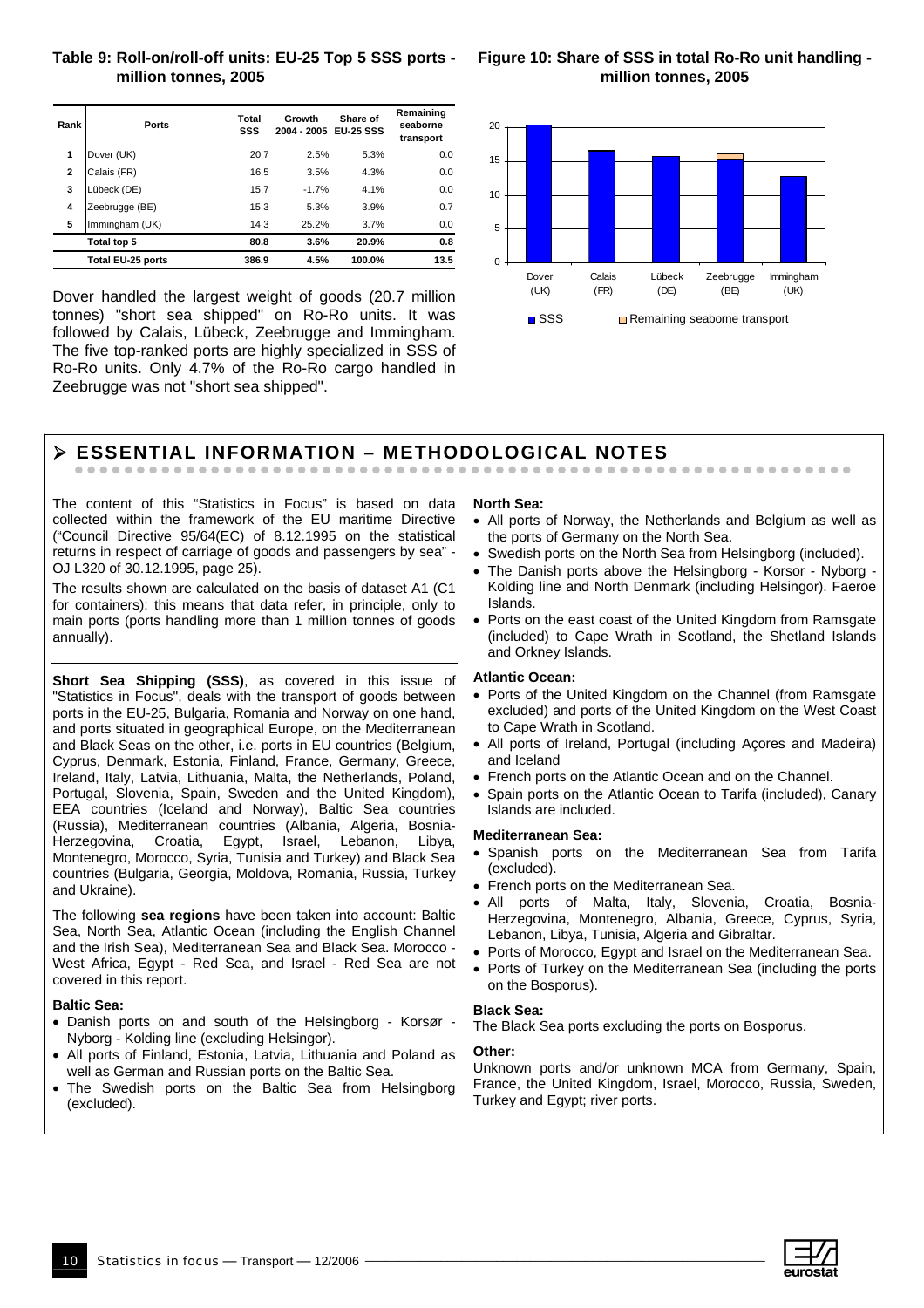**EU-25** figures refer to a total of 20 Member States, as Czech Republic, Luxembourg, Hungary, Austria and Slovakia have no seaports.

**Total-28** figures refer to EU-25 plus Bulgaria, Romania and Norway.

**Belgium (BE):** Data provided by Antwerpen on number of containers are under-estimated until the 2<sup>nd</sup> quarter of 2004. As a consequence the Belgium data on volume of containers (table 4) are also under-estimated until the 2<sup>nd</sup> quarter of 2004.

**Germany (DE):** Data for the nearby ports of Bremen and Bremerhaven are combined.

**Estonia (EE):** Estonia has started to report maritime transport statistics according to the EU maritime Directive beginning with the 2002 reference year. For 2001 only aggregated data were provided.

**Greece (EL):** The statistical coverage of data has improved between 2001 and 2002 reference years.

**Spain (ES):** Data include Ceuta and Melilla. The statistical coverage has significantly improved in 2001 (inclusion of new ports).

**France (FR):** Taking into account the definition of SSS, data do not include the French overseas territories (Départements d'Outre Mer/Territoires d'Outre Mer).

**Cyprus (CY):** In 2004 and 2005, the data reported by Cyprus contain a significant share of declarations to and from unknown ports, even if in 2005 this share has decreased (from 63% to 43%). This has two consequences: the volume of SSS and its share in total seaborne transport are under estimated and the growth rate of SSS between 2004 and 2005 is over estimated.

**Lithuania (LT)** did not report national maritime transport for 2003.

Latvia (LV) did not report detailed data on partner ports for 2003.

**Malta (MT)** did not report national maritime transport from 2003 to 2005.

**Netherlands (NL):** The Netherlands has not reported national maritime transport from 2001 to 2005 (only Customs data are provided).

**Poland (PL):** Poland did not report detailed data on partner ports for 2003 and the first two quarters of 2004: the volume of Polish SSS for 2004 is thus under-estimated by about 50% and the 2004-2005 growth rate is over estimated.

**Portugal (PT):** Data include Açores and Madeira.

**Slovenia (SI)** did not report national maritime transport from 2003 to 2005.

**Finland (FI):** National maritime traffic is included only since the 2001 reference year.

**United Kingdom (UK):** Port installations located on the Tees estuary report as 'Tees & Hartlepool'. Those located on the Humber estuary report as 'Grimsby & Immingham'. Both are located on the East coast (North Sea) of the United Kingdom. Forth refers to port installations located in the Firth of Forth, close to Edinburgh.

**Romania (RO)** did not report national maritime transport for 2002.

**Norway (NO):** Norway has started to report maritime transport statistics according to the EU maritime Directive beginning with the 2002 reference year. Data before 2002 are not available.

Where both the port of origin and the port of destination provided data, only the incoming goods declared by ports were added together to determine the total transport on the maritime route in question ("**elimination of double counting**").

The total **SSS per country** excludes the double counting of national transport declarations. The total **SSS for the EU-25** (and for "Total-28") excludes the double counting of national and international intra-EU (intra-"Total-28") transport declarations. The aggregates ("total") per country may therefore differ from the sum of inwards and outwards declarations. The aggregates for the EU-25 (and for "Total-28") may therefore differ from the sum of inwards and outwards declarations and also from the sum of national figures.

 'Roll-on/roll-off units' (Ro-Ro units) include both 'self-propelled roll-on/roll-off units' and 'non-self-propelled roll-on/roll-off units'.

**Figure 1:** The "remaining seaborne transport" includes the data for which the origins or destinations are unknown. It should be noticed that in 2005 the share of unknown origins and destinations in the total seaborne transport is less than 4% for all countries except Cyprus (43%) and Romania (15%).

**Table 1**: Double counting has been treated also at sea region level. If ports belonging to the same country and the same sea reported data, only the incoming goods declared by each were added. For this reason the total obtained in table 1 by adding the figures for sea regions at country level may differ from the "total" shown in the last column (where double counting has been treated only at country level).

**Tables 5 to 9 and Figures 6 to 10**: The "remaining seaborne transport" includes the data for which the origins or destinations are unknown It should be noticed that in 2005 the share of unknown origins and destinations in the total seaborne transport is less than 5% for all the mentioned ports, except Milford Haven (13%). The "Total EU-25 ports" aggregate is simply the sum of inwards and outwards declarations of individual ports (no elimination of double counting).

Eurostat is the source of all the figures included in this publication. The figures reflect the data available in Eurostat's reference database as of November 2006.

This publication was produced with the assistance of Christiane Gengler, Manuel Da Silva and Marion Biré.